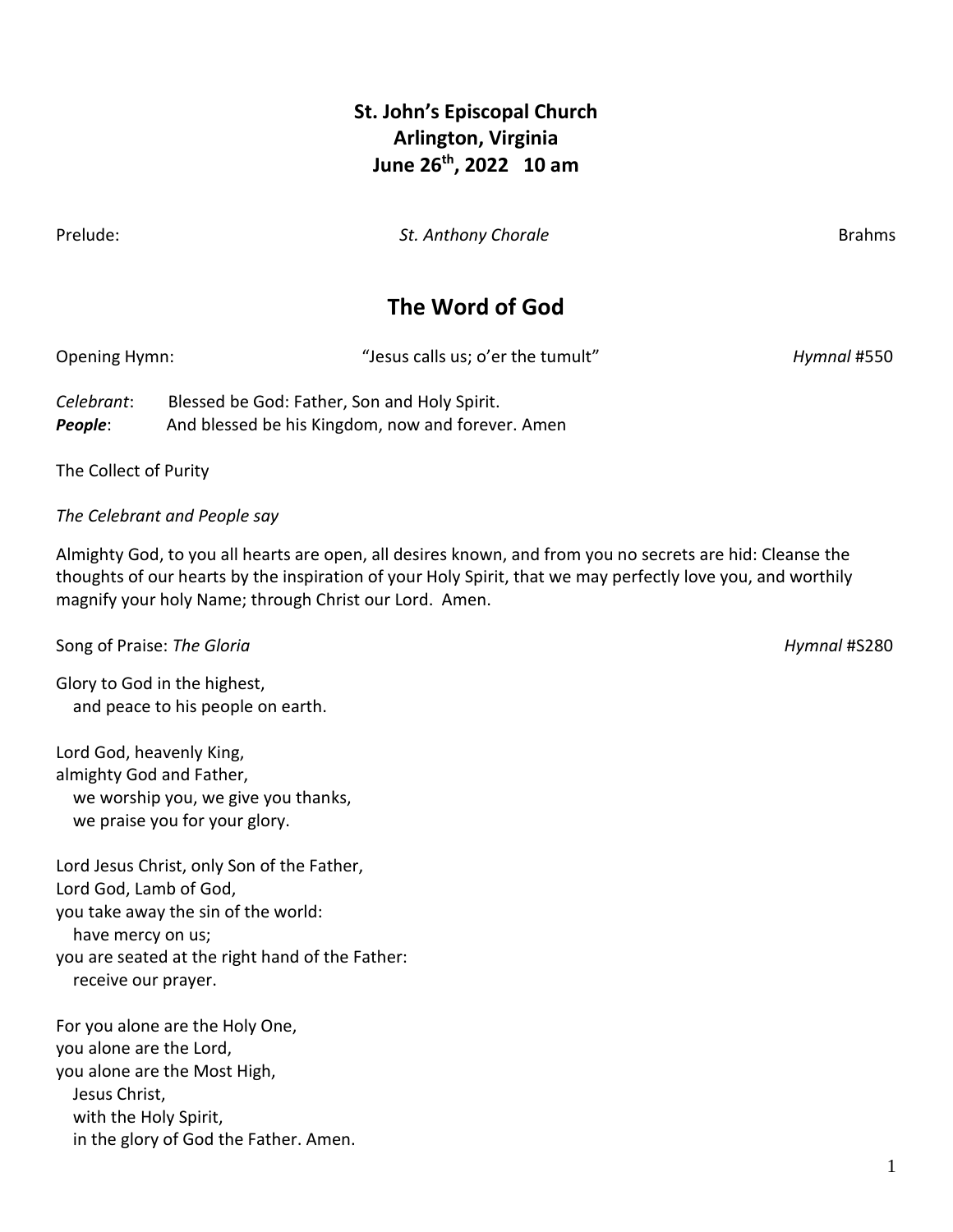The Lessons

*The People are seated.*

First Reading: 1 Kings 19:15-16, 19-21

The Lord said to Elijah, "Go, return on your way to the wilderness of Damascus; when you arrive, you shall anoint Hazael as king over Aram. Also you shall anoint Jehu son of Nimshi as king over Israel; and you shall anoint Elisha son of Shaphat of Abel-meholah as prophet in your place." So he set out from there, and found Elisha son of Shaphat, who was plowing. There were twelve yoke of oxen ahead of him, and he was with the twelfth. Elijah passed by him and threw his mantle over him. He left the oxen, ran after Elijah, and said, "Let me kiss my father and my mother, and then I will follow you." Then Elijah said to him, "Go back again; for what have I done to you?" He returned from following him, took the yoke of oxen, and slaughtered them; using the equipment from the oxen, he boiled their flesh, and gave it to the people, and they ate. Then he set out and followed Elijah, and became his servant.

*Reader*: The Word of the Lord. *People*: Thanks be to God.

Psalm 16

*Reader*: 1 Protect me, O God, for I take refuge in you; \* I have said to the Lord, "You are my Lord, my good above all other."

**People:** 2 All my delight is upon the godly that are in the land, \* upon those who are noble among the people.

*Reader*: 3 But those who run after other gods \* shall have their troubles multiplied.

*People*: 4 Their libations of blood I will not offer, \* nor take the names of their gods upon my lips.

*Reader*: 5 O Lord, you are my portion and my cup; \* it is you who uphold my lot.

*People*: 6 My boundaries enclose a pleasant land; \* indeed, I have a goodly heritage.

*Reader*: 7 I will bless the Lord who gives me counsel; \* my heart teaches me, night after night.

*People*: 8 I have set the Lord always before me; \* because he is at my right hand I shall not fall.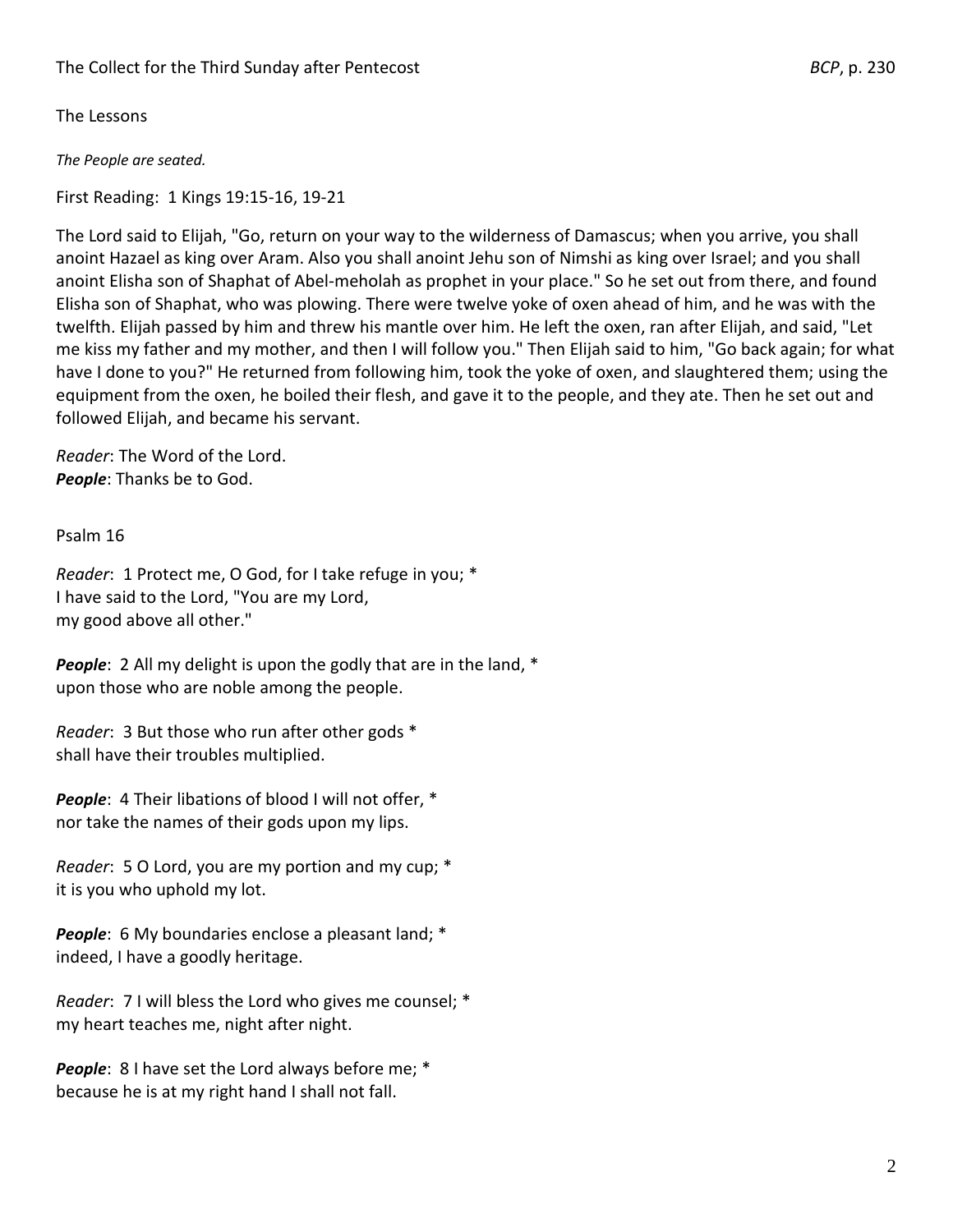*Reader*: 9 My heart, therefore, is glad, and my spirit rejoices; \* my body also shall rest in hope.

**People**: 10 For you will not abandon me to the grave, \* nor let your holy one see the Pit.

*Reader*: 11 You will show me the path of life; \* in your presence there is fullness of joy, and in your right hand are pleasures for evermore.

Second Reading: Galatians 5:1, 13-25

*Reader*: A reading from Galatians.

For freedom Christ has set us free. Stand firm, therefore, and do not submit again to a yoke of slavery. For you were called to freedom, brothers and sisters; only do not use your freedom as an opportunity for selfindulgence, but through love become slaves to one another. For the whole law is summed up in a single commandment, "You shall love your neighbor as yourself." If, however, you bite and devour one another, take care that you are not consumed by one another. Live by the Spirit, I say, and do not gratify the desires of the flesh. For what the flesh desires is opposed to the Spirit, and what the Spirit desires is opposed to the flesh; for these are opposed to each other, to prevent you from doing what you want. But if you are led by the Spirit, you are not subject to the law. Now the works of the flesh are obvious: fornication, impurity, licentiousness, idolatry, sorcery, enmities, strife, jealousy, anger, quarrels, dissensions, factions, envy, drunkenness, carousing, and things like these. I am warning you, as I warned you before: those who do such things will not inherit the kingdom of God. By contrast, the fruit of the Spirit is love, joy, peace, patience, kindness, generosity, faithfulness, gentleness, and self-control. There is no law against such things. And those who belong to Christ Jesus have crucified the flesh with its passions and desires. If we live by the Spirit, let us also be guided by the Spirit.

*Reader*: The Word of the Lord. *People:* Thanks be to God.

Gospel Hymn: "I have decided to follow Jesus*" LEVAS* #136

The Gospel Reading: Luke 9:51-62

*Celebrant*: The Holy Gospel of our Lord Jesus Christ according to Luke. **People:** Praise to you, Lord Christ.

*Narrator*: When the days drew near for Jesus to be taken up, he set his face to go to Jerusalem. And he sent messengers ahead of him. On their way they entered a village of the Samaritans to make ready for him; but they did not receive him, because his face was set toward Jerusalem. When his disciples James and John saw it, they said,

*Disciples*: "Lord, do you want us to command fire to come down from heaven and consume them?"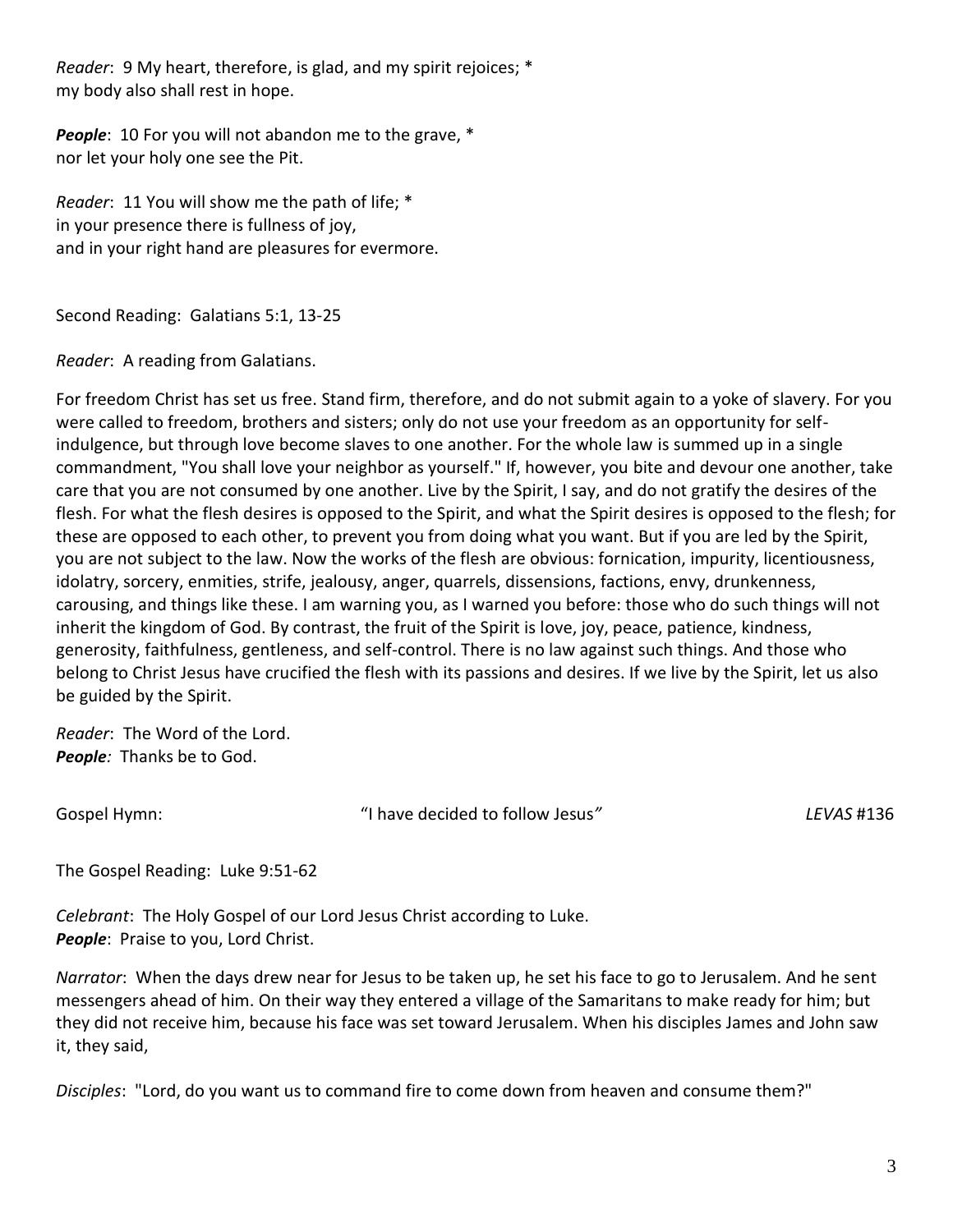*Narrator*: But Jesus turned and rebuked them. Then they went on to another village. As they were going along the road, someone said to him,

*Bystander*: "I will follow you wherever you go."

*Narrator*: And Jesus said to him,

*Jesus*: "Foxes have holes, and birds of the air have nests; but the Son of Man has nowhere to lay his head."

*Narrator*: To another he said,

*Jesus*: "Follow me."

*Bystander*: "Lord, first let me go and bury my father."

*Jesus*: "Let the dead bury their own dead; but as for you, go and proclaim the kingdom of God."

*Second Bystander*: "I will follow you, Lord; but let me first say farewell to those at my home."

*Jesus*: "No one who puts a hand to the plow and looks back is fit for the kingdom of God."

*Celebrant*: The Gospel of the Lord *People*: Glory to you, Lord Christ.

Sermon: The Rev. Dr. Laurence K. Packard

The Nicene Creed **BCP**, p. 358 The Prayers of the People, Form 3 *BCP*, p. 387

*The Reading of the Parish Prayer List* 

The Concluding Collect

A Prayer for St. John's Church

*Celebrant and People:*

Gracious God, Send your Spirit upon us during this interim period, and bless our ministries for the building up of our parish and the mission of your Church. Grant us all things necessary for our common life, And bless our calling of a new priest, That we might receive a faithful pastor, Who will equip us for our ministries.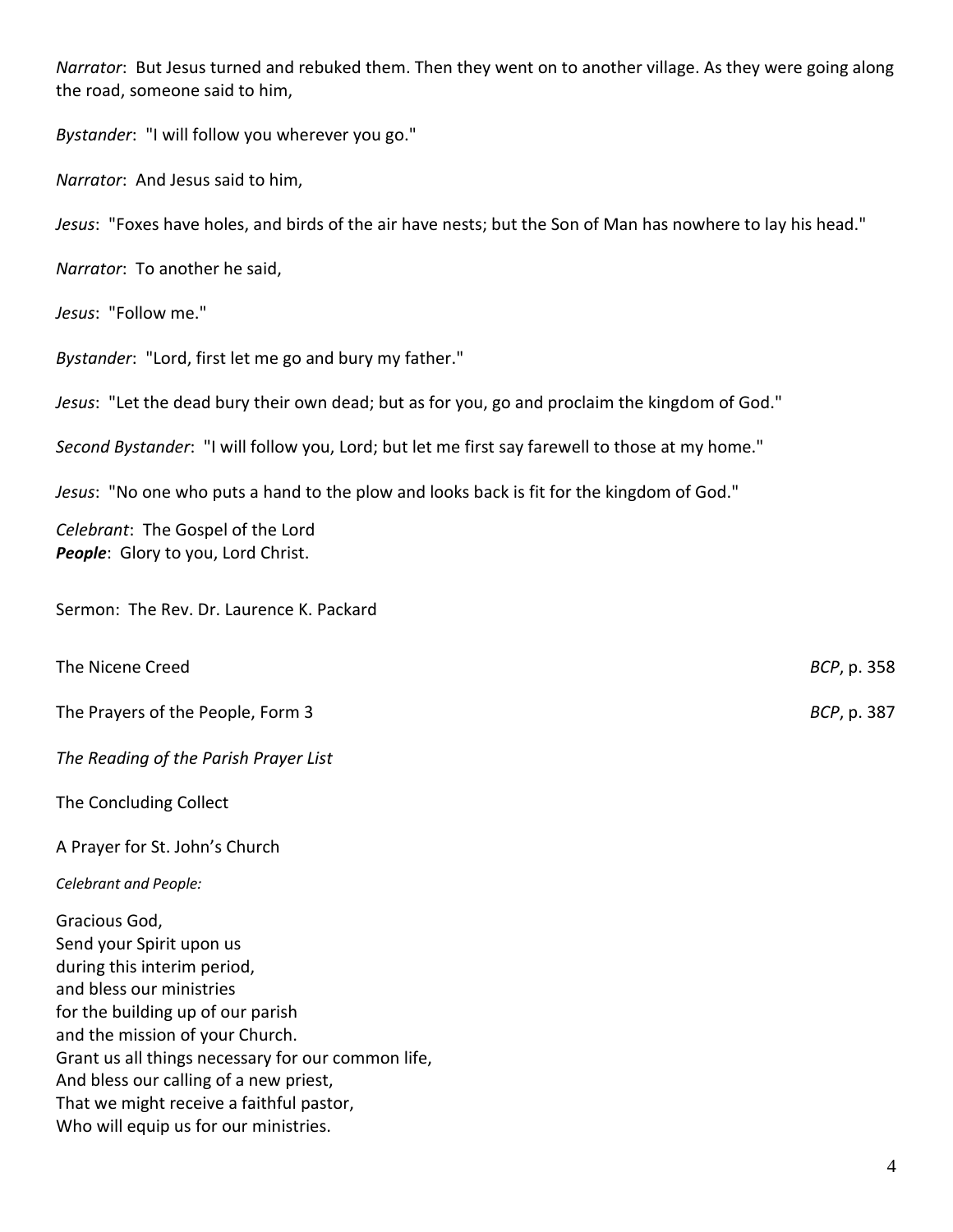| Help us to reach out our hands in love of others,<br>Even as your Son Jesus<br>reached out his arms on the cross.<br>In his name, we pray. Amen. |                     |                           |  |  |
|--------------------------------------------------------------------------------------------------------------------------------------------------|---------------------|---------------------------|--|--|
| The Confession and Absolution of Sin                                                                                                             | BCP, p. 360         |                           |  |  |
| The Peace                                                                                                                                        | <i>BCP</i> , p. 360 |                           |  |  |
| The Greeting                                                                                                                                     |                     |                           |  |  |
| The Offertory Sentences                                                                                                                          |                     |                           |  |  |
| The Offertory Anthem:                                                                                                                            | Where He Leads Me   | E.W. Blandy/J.S. Norris   |  |  |
| The Doxology                                                                                                                                     |                     | Hymnal #380 (vs. 3)       |  |  |
| <b>The Holy Communion</b>                                                                                                                        |                     |                           |  |  |
| The Great Thanksgiving: Eucharistic Prayer A                                                                                                     | BCP, p. 361         |                           |  |  |
| The Sanctus                                                                                                                                      |                     | BCP, p. 362, Hymnal #S129 |  |  |
| The Lord's Prayer                                                                                                                                | BCP, p. 364         |                           |  |  |
| The Breaking of the Bread                                                                                                                        | BCP, p. 364         |                           |  |  |
| The Communion                                                                                                                                    |                     |                           |  |  |
| The Post-Communion Prayer                                                                                                                        | BCP, p. 366         |                           |  |  |
| The Blessing                                                                                                                                     |                     |                           |  |  |
| People: Amen.                                                                                                                                    |                     |                           |  |  |
| Please stand as you are able.                                                                                                                    |                     |                           |  |  |
| Closing Hymn:                                                                                                                                    | "Go forth for God"  | Hymnal #347               |  |  |
| The Dismissal                                                                                                                                    |                     |                           |  |  |
| Celebrant: Let us go forth into the world rejoicing in the power of the Spirit.<br>People: Thanks be to God.                                     |                     |                           |  |  |

Postlude: *Allegro* Johann Walther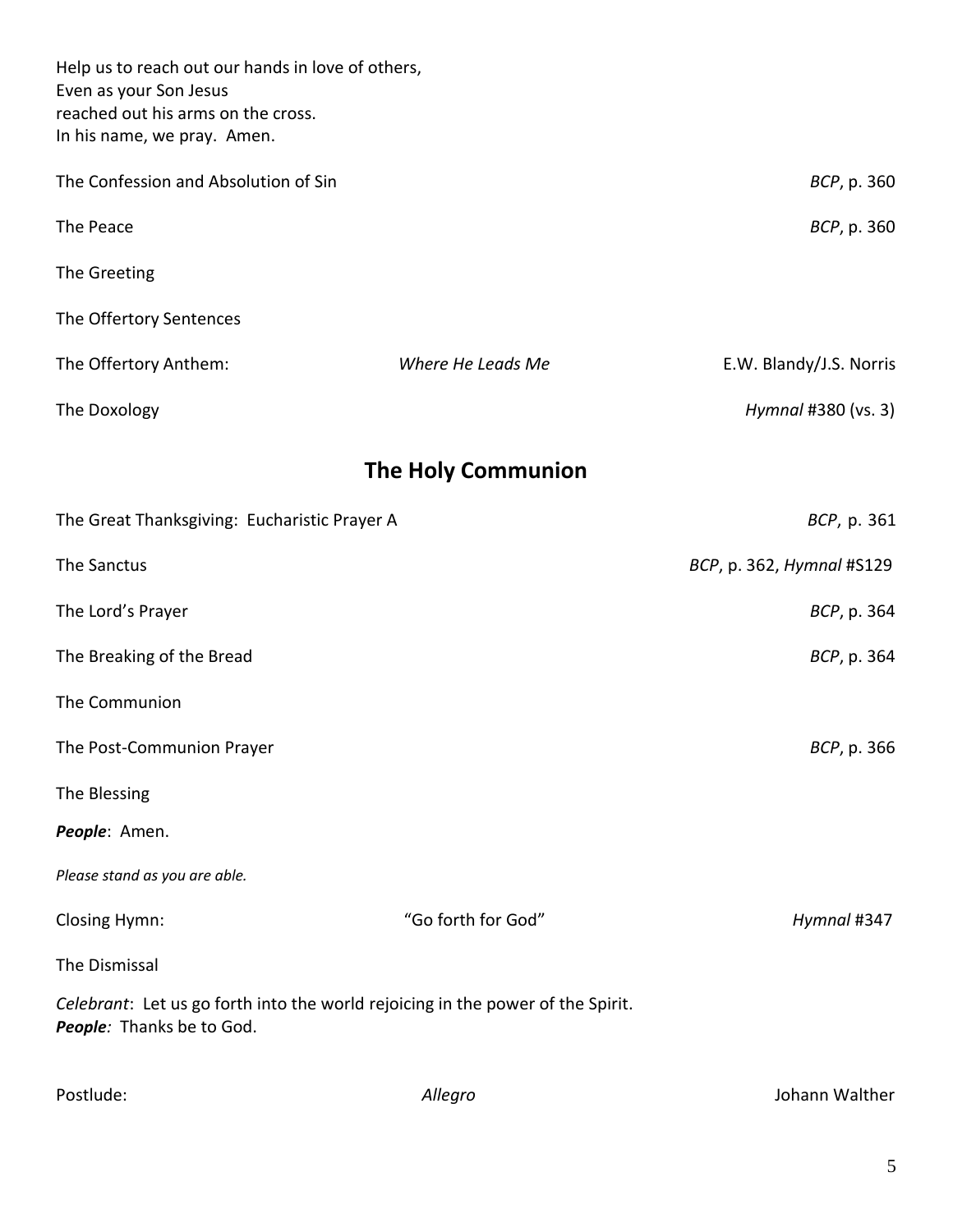# **Participants in today's service**

*Celebrant*: The Rev. Dr. Laurence K. Packard, Long-term Supply Minister *Minister of Music*: Lynn Robinson *Organist*: Judith Marcinko *Reader*: Lynn Robinson *Prayers:* Lisa Pope *Altar Guild*: Barbara Olivere, Sandy Winger *Sound/Live-Stream*: Pete Olivere

*Live-Stream Worship Continues on Sundays.* We continue to use the following Zoom access link: <https://us02web.zoom.us/j/87353789589?pwd=OWlmaElNYnpDZ1N2ZVFSWDNIK0ZDUT09> and Meeting ID: 873 5378 9589. The password is still 2020. Any other information remains the same.

If you can't copy the link, go to [zoom.com/join](mailto:https://zoom.us/join) and enter Meeting ID: 873 5378 9589 and Password: 2020. *If you don't have Zoom on your device you will need to do that prior to the service.*

### **Announcements**

*WELCOME:* We extend a warm welcome to all our visitors and newcomers. All who seek God and a deeper life in Christ are welcome to receive Holy Communion. Or you may come forward and receive a blessing.

#### *Join Us Today for our Reception after Worship!*

The Vestry invites everyone to join them in the side yard following worship for a reception.

### **COVID PRECAUTIONS CONTINUE**

- Masks are OPTIONAL now
- All Other Protocols Remain in Effect

St. John's continues to follow the CDC guidelines for Arlington County and Diocesan recommendations. Masks are optional. Questions: Please contact Sandy Winger, senior warden [\(srwarden@stjohnsarlingtonva.org\)](mailto:srwarden@stjohnsarlingtonva.org) and/or the Rev. Dr. Laurence "Larry" Packard [\(minister@stjohnsarlingtonva.org\)](mailto:minister@stjohnsarlingtonva.org). Take Note! We support anyone who chooses to continue wearing a mask and will offer our live-stream option for those at home.

### **These COVID protocols remain in effect:**

- When possible, please sit and remain socially-distanced while in the Church.
- We will remain seated during the peace. No offering will be taken; a basket for contributions will be at the entrance.
- The Celebrant will not be masked during the consecration and distribution.
- At the distribution, the usher will come forward and let people come to the rail in numbers to preserve social distance. The floor in front of the altar is marked with blue tape for people to stand, unless there is a family group.
- Stand or kneel at the altar rail. The Celebrant will sanitize his/her hands and drop the bread into your hands. Partake of the bread. The wine will be brought to you in a small cup. Partake of the wine. Return by the right-hand side aisle (facing altar). Deposit the cup in a receptacle next to the piano.
- Please notify Cassandra Winger if you discover that you had COVID during this worship service or for a 2-week period following your worship with us.